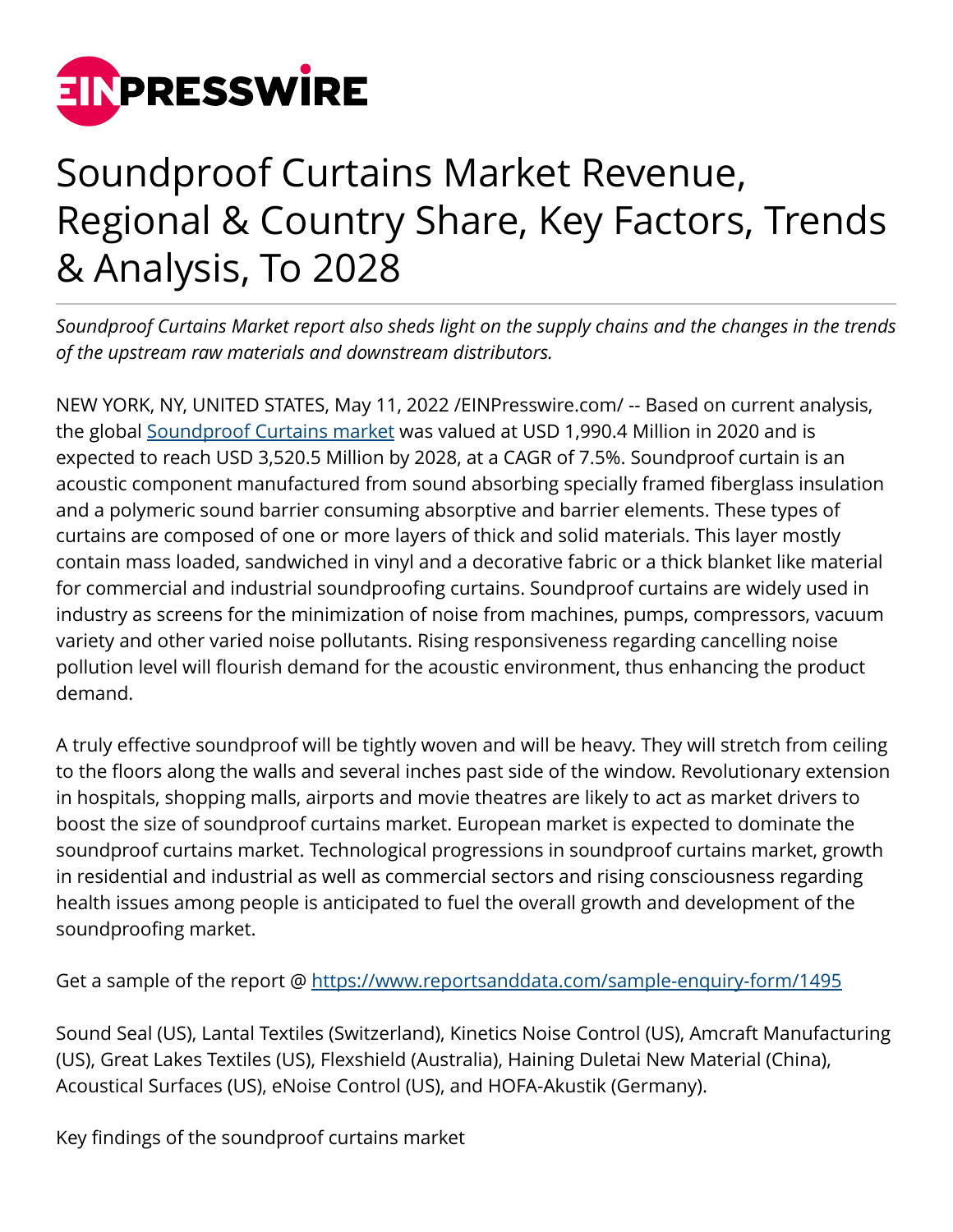• European region is anticipated to remain dominant in the soundproof curtain market with its largest market share of 36.4% owing to, technological advancements and expansion in the travel and tourism industry

• European health sector accounted for 15% of public expenditure and 10% of GDP. International organizations and regulatory bodies including WHO and The National Institute for Occupational Safety and Health (NIOSH) are encouraging the usage of soundproofing materials to minimize the long-term noise pollution effects.

• Sound insulating accounted to the largest share of 59% due to, technological developments, product launches, increasing strategic developments such as partnerships and agreements, and favorable research funding situations are the crucial factors driving the market growth

• Commercial soundproof curtains market registered highest market share of 55.7% Increasing commercial spaces construction such as restaurants, health care facilities, office complexes will drive the soundproof curtain's demand

• R-value for plastic foam is higher than fiberglass and mineral wool, displaying a suggestion for plastic foam's higher proficiency. Superior properties including high strength, flexibility, and tear resistance compared to other counterparts are stimulating plastic foam soundproof curtains demand

• Brance has witnessed significant number of vehicle registrations growth in 2017. Rising necessity for sound blocking products will enhance the soundproof curtains market growth • Considering the aspects such as durability, ease of installation, lightweight and feasible cost are expected to boost the soundproof curtains market. Glass wool accounted the highest market share in the soundproof curtains industry

• The Stephen's group LLC and Sound Seal Holding's acquisition has offered to present technological efficient and new variety of products in the market. This will surely fuel the overall growth of the soundproof curtain market.

Browse Complete Report "Soundproof Curtains Market" @ <https://www.reportsanddata.com/report-detail/soundproof-curtains-market>

For the purpose of this study, the market is segmented on the basis of type, application type, material type and regions:

By Type (Revenue in USD Million; 2020–2028)

• Sound-insulating • Sound-reducing • Sound-blocking

Application Type (Revenue in USD Million; 2020–2028)

• commercial • residential

• industrial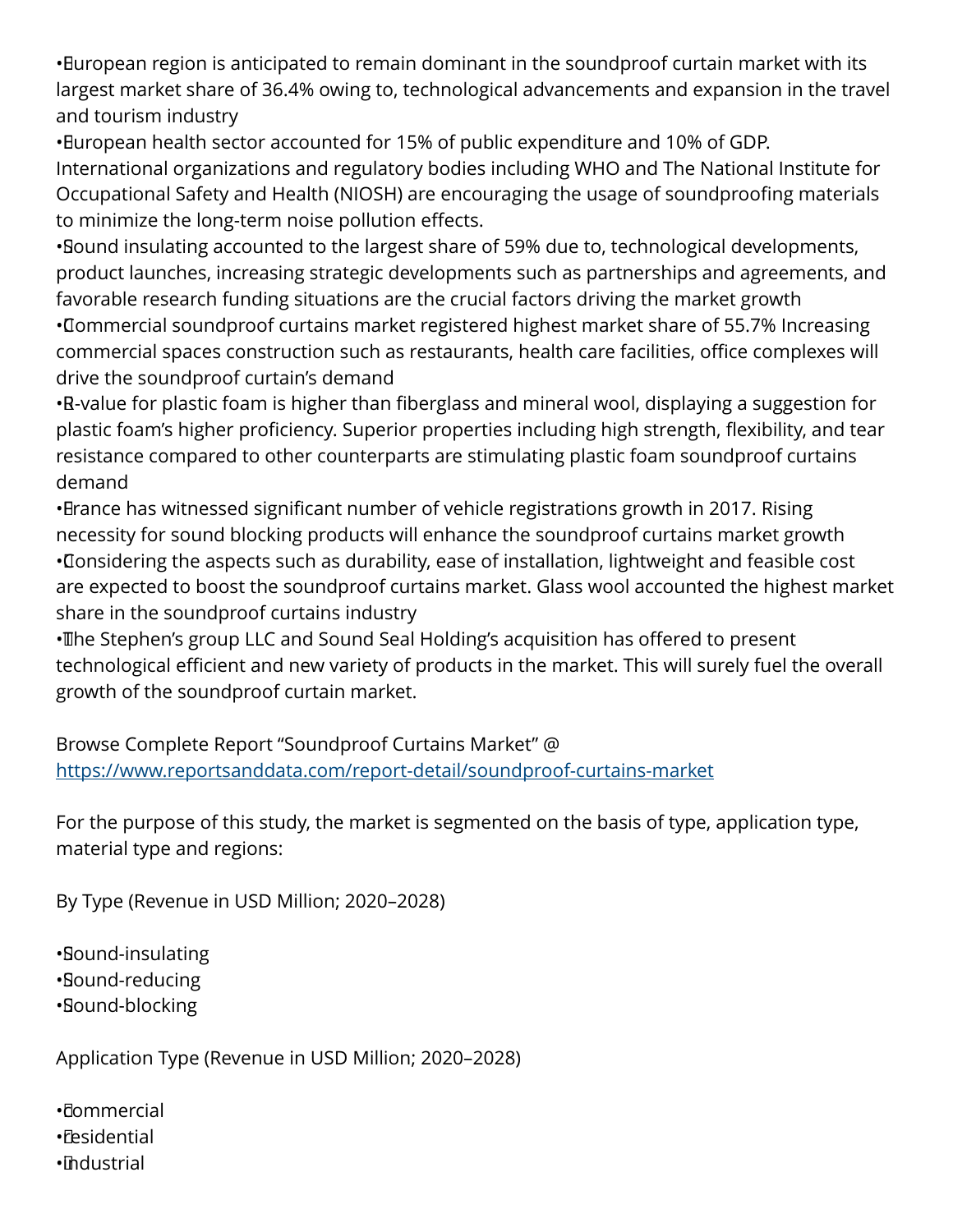• medical centers •*d***thers** 

Material Type (Revenue in USD Million; 2020–2028) • Glass wool

• Rock wool • Plastic foam • Natural fabrics

Request a customization on the report @ [https://www.reportsanddata.com/request](https://www.reportsanddata.com/request-customization-form/1495)[customization-form/1495](https://www.reportsanddata.com/request-customization-form/1495)

Furthermore, the research study gives additional insights into the companies' regional presence through extensive regional analysis. The regional analysis covers the key geographical regions such as North America, Latin America, Europe, Asia-Pacific, and the Middle East & Africa. The regional analysis segment covers detail about the market share held by each region along with the prospective growth opportunities and revenue generation. The report also offers a projection of the growth rate for each region in the entirety of the forecast timeline. It also offers a country-wise analysis to impart a better understanding of the industry.

Thank you for reading our report. For further inquiries and information about the customization of this report, please get in touch with us. Our team will ensure you get the report well-suited for your needs.

Browse Our Related Reports:

Facade Systems Market Analysis - [https://www.reportsanddata.com/report-detail/facade](https://www.reportsanddata.com/report-detail/facade-systems-market)[systems-market](https://www.reportsanddata.com/report-detail/facade-systems-market)

Industrial Tubes Market Outlook - [https://www.reportsanddata.com/report-detail/industrial](https://www.reportsanddata.com/report-detail/industrial-tubes-market)[tubes-market](https://www.reportsanddata.com/report-detail/industrial-tubes-market)

Prefabricated Building Market Share - [https://www.reportsanddata.com/report](https://www.reportsanddata.com/report-detail/prefabricated-building-market)[detail/prefabricated-building-market](https://www.reportsanddata.com/report-detail/prefabricated-building-market)

Water Quality Monitoring Equipment Market Size - [https://www.reportsanddata.com/report](https://www.reportsanddata.com/report-detail/water-quality-monitoring-equipment-market)[detail/water-quality-monitoring-equipment-market](https://www.reportsanddata.com/report-detail/water-quality-monitoring-equipment-market)

Acoustic Insulation Market Growth - [https://www.reportsanddata.com/report-detail/acoustic](https://www.reportsanddata.com/report-detail/acoustic-insulation-market)[insulation-market](https://www.reportsanddata.com/report-detail/acoustic-insulation-market)

About Us: